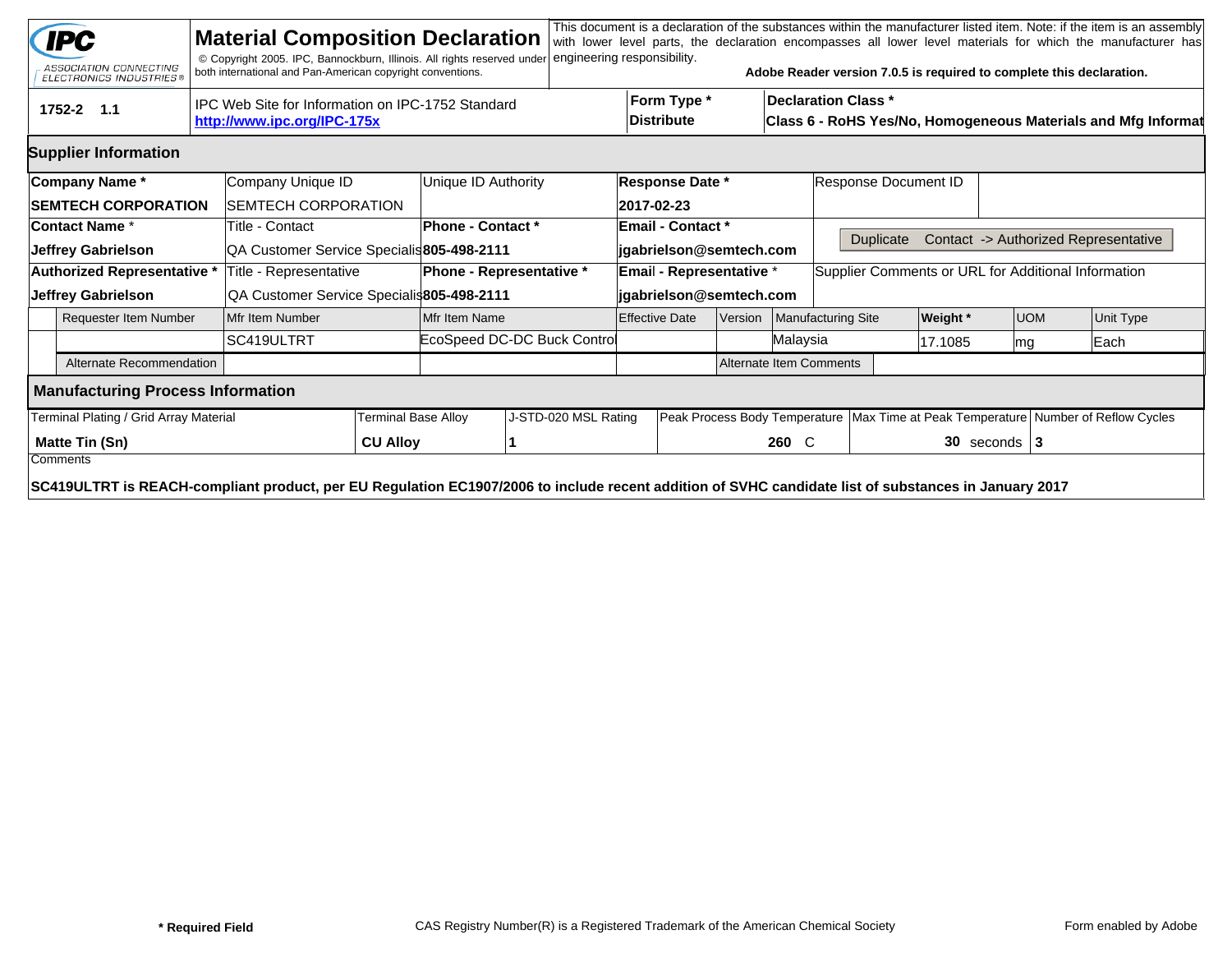| Save the fields in<br><b>Export Data</b><br>this form to a file                                                                                                                                                                                                                                                                                                                                                                                                                                                                                                                                                                                                                                                                                                                                                                                                                                                                                                                                                                                                                                                                                                                                                                                                                                                                                                                                                                                                                                                                                                                                                                                                                                                                                                                                                                                                                                                                                                                                                                                                             | Import fields from a<br>Import Data<br>file into this form                                                                                                                                                                                                                                  | Clear all of the<br>fields on this form | <b>Reset Form</b> | Lock the fields on this<br>form to prevent changes | Lock Supplier Fields |  |  |  |  |  |  |  |
|-----------------------------------------------------------------------------------------------------------------------------------------------------------------------------------------------------------------------------------------------------------------------------------------------------------------------------------------------------------------------------------------------------------------------------------------------------------------------------------------------------------------------------------------------------------------------------------------------------------------------------------------------------------------------------------------------------------------------------------------------------------------------------------------------------------------------------------------------------------------------------------------------------------------------------------------------------------------------------------------------------------------------------------------------------------------------------------------------------------------------------------------------------------------------------------------------------------------------------------------------------------------------------------------------------------------------------------------------------------------------------------------------------------------------------------------------------------------------------------------------------------------------------------------------------------------------------------------------------------------------------------------------------------------------------------------------------------------------------------------------------------------------------------------------------------------------------------------------------------------------------------------------------------------------------------------------------------------------------------------------------------------------------------------------------------------------------|---------------------------------------------------------------------------------------------------------------------------------------------------------------------------------------------------------------------------------------------------------------------------------------------|-----------------------------------------|-------------------|----------------------------------------------------|----------------------|--|--|--|--|--|--|--|
| <b>RoHS Material Composition Declaration</b>                                                                                                                                                                                                                                                                                                                                                                                                                                                                                                                                                                                                                                                                                                                                                                                                                                                                                                                                                                                                                                                                                                                                                                                                                                                                                                                                                                                                                                                                                                                                                                                                                                                                                                                                                                                                                                                                                                                                                                                                                                |                                                                                                                                                                                                                                                                                             |                                         |                   | <b>Declaration Type *</b>                          | Detailed             |  |  |  |  |  |  |  |
| <b>RoHS Directive</b><br>2002/95/EC                                                                                                                                                                                                                                                                                                                                                                                                                                                                                                                                                                                                                                                                                                                                                                                                                                                                                                                                                                                                                                                                                                                                                                                                                                                                                                                                                                                                                                                                                                                                                                                                                                                                                                                                                                                                                                                                                                                                                                                                                                         | RoHS Definition: Quantity limit of 0.1% by mass (1000 PPM) in homogeneous material for: Lead (Pb), Mercury, Hexavalent Chromium, Polybrominated Biphenyls (PBB),<br>Polybrominated Diphenyl Ethers (PBDE) and quantity limit of 0.01% by mass (100 PPM) of homogeneous material for Cadmium |                                         |                   |                                                    |                      |  |  |  |  |  |  |  |
| Please indicate whether any homogeneous material (as defined by the RoHS Directive, EU 2002/95/EC and implemented by the laws of the European Union member states) of the part identified on this form contains lead, mercury,<br>chromium, polybrominated biphenyls and/or polybrominated diphenyl ethers (each a ?RoHS restricted substance?) in excess of the applicable quantity limit identified above. If a homogeneous material within the part contains<br>excess of an applicable quantity limit, please indicate below which, if any, RoHS exemption you believe may apply. If the part is an assembly with lower level components, the declaration shall encompass all such components<br>gathered the information it provides in this form using appropriate methods to ensure its accuracy and that such information is true and correct to the best of its knowledge and belief, as of the date that Supplier complet<br>Company will rely on this certification in determining the compliance of its products with European Union member state laws that implement the RoHS Directive. Company acknowledges that Supplier may have relied on informati<br>completing this form, and that Supplier may not have independently verified such information. However, in situations where Supplier has not independently verified information provided by others, Supplier agrees that, at a<br>certifications regarding their contributions to the part, and those certifications are at least as comprehensive as the certification in this paragraph. If the Company and the Supplier enter into a written agreement with r<br>conditions of that agreement, including any warranty rights and/or remedies provided as part of that agreement, will be the sole and exclusive source of the Supplier?s liability and the Company?s remedies for issues that a<br>provides in this form. In the absence of such written agreement, the warranty rights and/or remedies of Supplier's Standard Terms and Conditions of Sale applicable to such part shall apply. |                                                                                                                                                                                                                                                                                             |                                         |                   |                                                    |                      |  |  |  |  |  |  |  |
| <b>RoHS Declaration *</b>                                                                                                                                                                                                                                                                                                                                                                                                                                                                                                                                                                                                                                                                                                                                                                                                                                                                                                                                                                                                                                                                                                                                                                                                                                                                                                                                                                                                                                                                                                                                                                                                                                                                                                                                                                                                                                                                                                                                                                                                                                                   | - Item(s) does not contain RoHS restricted substances per the definition above                                                                                                                                                                                                              |                                         |                   | Supplier Acceptance * Accepted                     |                      |  |  |  |  |  |  |  |
| above and choose all applicable exemptions.                                                                                                                                                                                                                                                                                                                                                                                                                                                                                                                                                                                                                                                                                                                                                                                                                                                                                                                                                                                                                                                                                                                                                                                                                                                                                                                                                                                                                                                                                                                                                                                                                                                                                                                                                                                                                                                                                                                                                                                                                                 | Exemptions: If the declared item does not contain RoHS restricted substances per the definition above except for defined RoHS exemptions, then select the corresponding response in the RoHS Declaration                                                                                    |                                         |                   |                                                    |                      |  |  |  |  |  |  |  |
| <b>Declaration Signature</b>                                                                                                                                                                                                                                                                                                                                                                                                                                                                                                                                                                                                                                                                                                                                                                                                                                                                                                                                                                                                                                                                                                                                                                                                                                                                                                                                                                                                                                                                                                                                                                                                                                                                                                                                                                                                                                                                                                                                                                                                                                                |                                                                                                                                                                                                                                                                                             |                                         |                   |                                                    |                      |  |  |  |  |  |  |  |
|                                                                                                                                                                                                                                                                                                                                                                                                                                                                                                                                                                                                                                                                                                                                                                                                                                                                                                                                                                                                                                                                                                                                                                                                                                                                                                                                                                                                                                                                                                                                                                                                                                                                                                                                                                                                                                                                                                                                                                                                                                                                             | Instructions: Complete all of the required fields on all pages of this form. Select the "Accepted" on the Supplier Acceptance drop-down. This will display the signature area. Digitally sign                                                                                               |                                         |                   |                                                    |                      |  |  |  |  |  |  |  |

the declaration (if required by the Requester) and click on Submit Form to have the form returned to the Requester.

Supplier Digital Signature Jeffrey Gabrielson  $\mathsf{Jeffrey}$  Gabrielson  $\mathbb{R}^{\mathsf{Digitally~signed~by~Jeffrey~Gabrielson}}$   $\mathsf{Def}$  of  $\mathsf{S}$